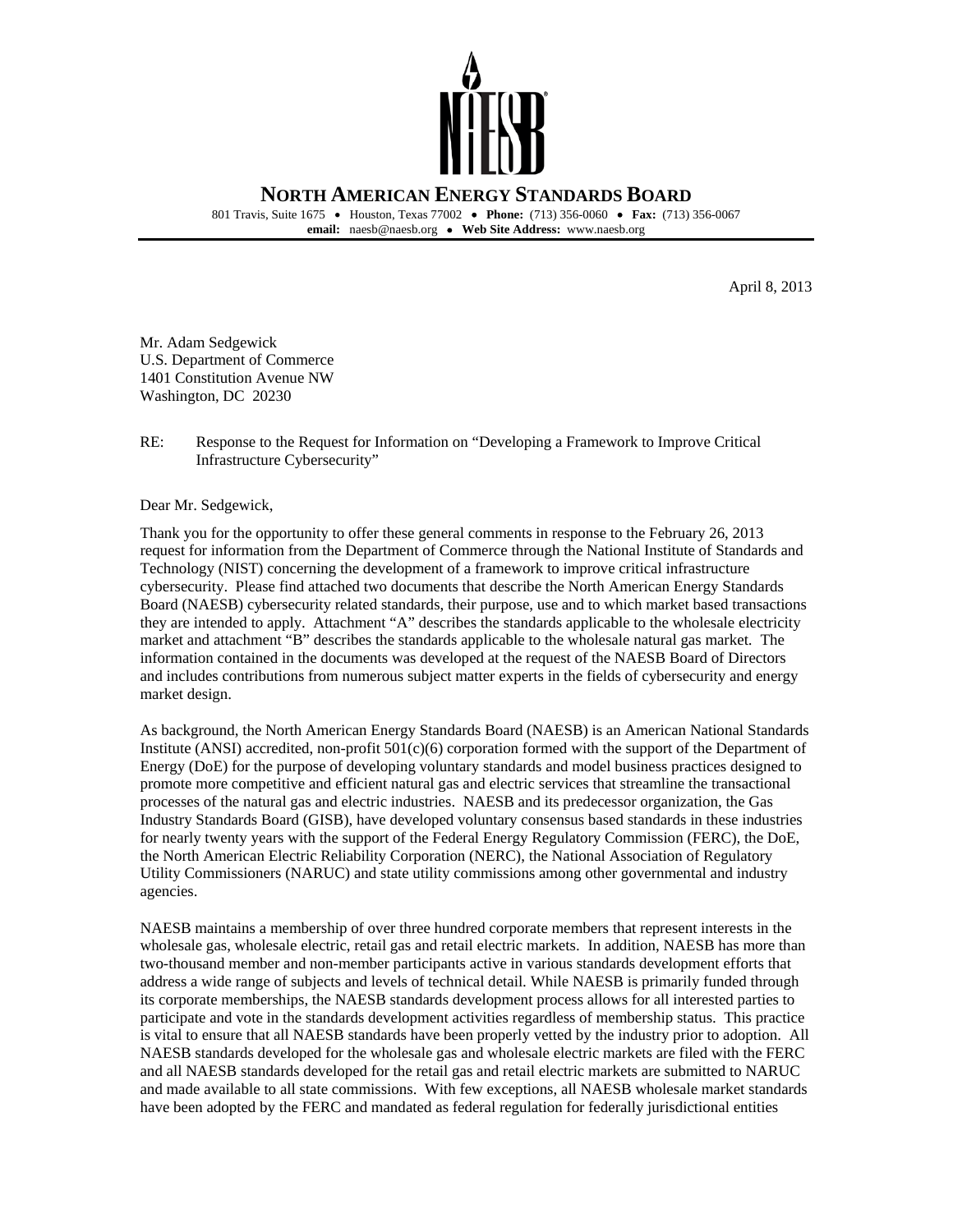

 801 Travis, Suite 1675 • Houston, Texas 77002 • **Phone:** (713) 356-0060 • **Fax:** (713) 356-0067  **email:** naesb@naesb.org • **Web Site Address:** www.naesb.org

 through the FERC process of incorporation by reference. Many of the NAESB retail market standards have also been adopted by various state commissions and enforced in a similar manner.

 Again, we are grateful for the opportunity to contribute and look forward to supporting the efforts of NIST to develop a framework to reduce the cyber risks to critical infrastructure and to supporting other federal agencies as they address Executive Order 13636.<sup>1</sup> We hope you find this information helpful and should you need additional information, please do not hesitate to contact the NAESB office.

With Best Regards,

 $\overline{a}$ 

Jonthan Booe

Jonathan Booe, Vice President , NAESB

Cc via email: Valerie Crockett, Wholesale Gas Quadrant Vice Chair of the NAESB Board of Directors Rae McQuade, NAESB President William P. Boswell, NAESB General Counsel Michael D. Desselle, Chairman of the NAESB Board of Directors

<span id="page-1-0"></span><sup>&</sup>lt;sup>1</sup> "Executive Order 13636—Improving Critical Infrastructure Cybersecurity" 78 Fed. Reg. 11739 (February 19, 2013).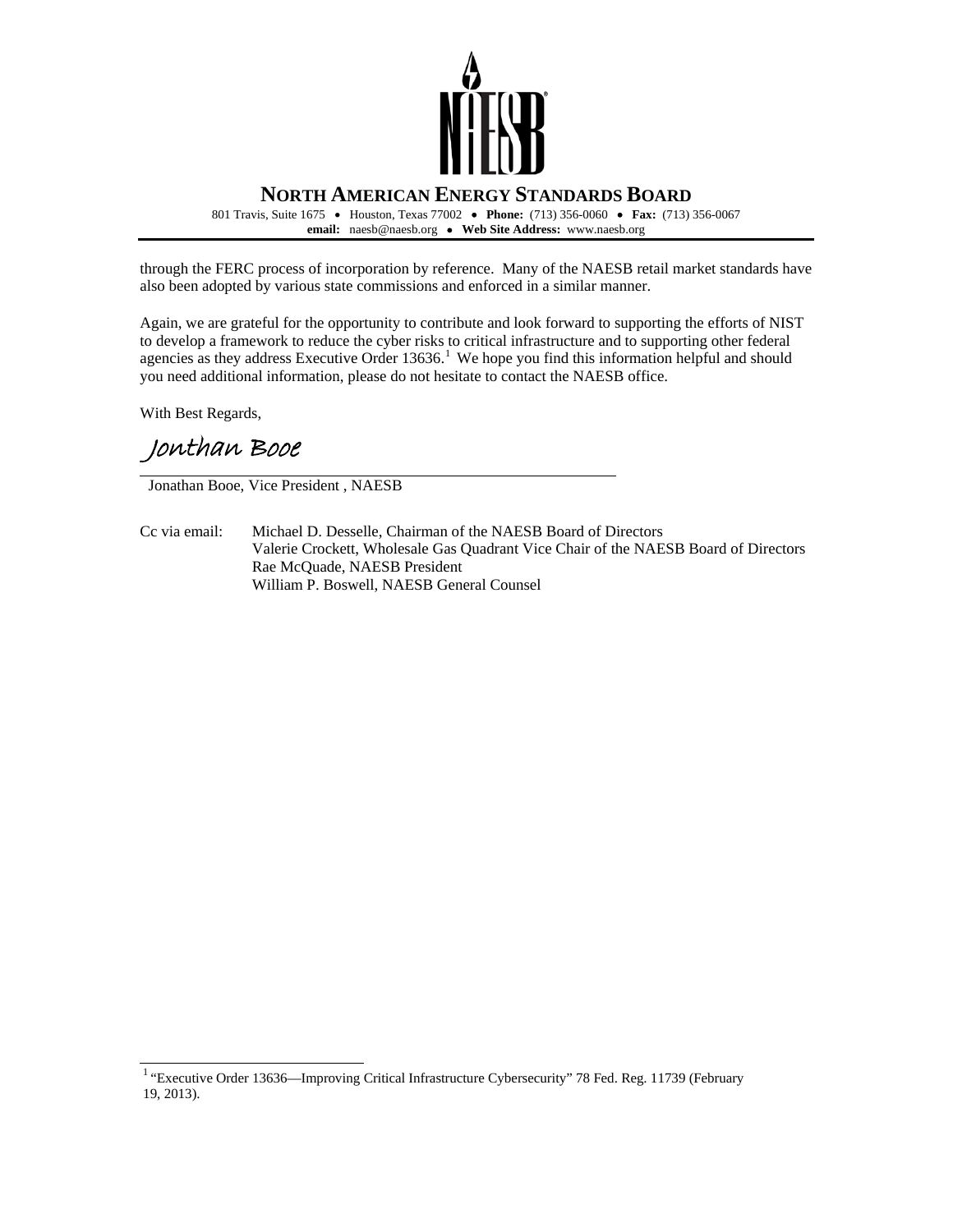

 801 Travis, Suite 1675 • Houston, Texas 77002 • **Phone:** (713) 356-0060 • **Fax:** (713) 356-0067 **email:** naesb@naesb.org • **Web Site Address:** [www.naesb.org](http://www.naesb.org/) 

> Page 1 of 6 Attachment A April 8, 2013

# **NAESB WHOLESALE ELECTRIC MARKET CYBERSECURITY STANDARDS FACT SHEET**

 To provide additional information on the purpose and use of the NAESB cybersecurity standards related to the wholesale electric market, this fact sheet includes; a brief description of our wholesale electric market cybersecurity related standards, their purpose, to which market based transactions they were intended to apply, and their use by specific wholesale electric market segments. There is also a brief discussion on regulatory implications, future developments and how these standards interact with the NAESB cybersecurity standards for the natural gas market. We hope you will find this fact sheet helpful. We understand that the standards, by their nature, are technical. However, it is important that decision-makers, who may not be well versed in the technical aspects of cybersecurity, have an opportunity to understand the benefits of implementing these cybersecurity standards and the protections and benefits they provide to the market.

### **Description and purpose of the NAESB cybersecurity standards applicable to the wholesale electric market**

 NAESB has developed wholesale electric market standards that support mutual entity authentication through the use of digital signatures, authorized certificate authorities, issuance of certificates and provision for public-private keys to access and protect market information and execute transactions -- thus supporting an infrastructure of secure electronic communications.

 A trusted network of certificate authorities is one of the key ingredients needed to authenticate Internet data transfers. The NAESB business practices related to cybersecurity, in concert with the accreditation specifications for authorized certification authorities (CAs) and the program by which CAs are accredited as NAESB Authorized Certification Authorities (ACAs), provides for such a trusted network and establishes a secure public key infrastructure (PKI) for applicable NAESB wholesale electric market based transactions. This is implemented through a three pronged approach. First, the NAESB business practices related to cybersecurity describe the minimum PKI requirements of an end entity, typically a utility or independent system operator or regional transmission organization. Second, the accreditation specifications describe the minimum requirements for the CA, typically a service provider for the industry who issues the digital certificates to the end entities so that the Internet data transfers may be securely performed with the assurance of confidentiality, authentication, integrity and non-repudiation. Third, the ACA process describes the procedures by which a CA may become a NAESB ACA and issue digital certificates to the end entities. The end entities are responsible for creating their own public-private key pairs. The ACA issues digital certificates using the public key of an end entity.

 So, how does the mutual entity authentication work as described in the standards, the accreditation process and the minimum requirements of the certificate authorities? As best described in "Entity Authentication Using Public Key Cryptography (FIPS PUB 196)," entities in two computers authenticate their identities to one another by two challenge-response protocols. In this case, it is the end entity and the service provider operating the system – such as OASIS or the Registry participating in the mutual entity authentication. The FIPS publication goes on to note that "These protocols may be used during session initiation, and at any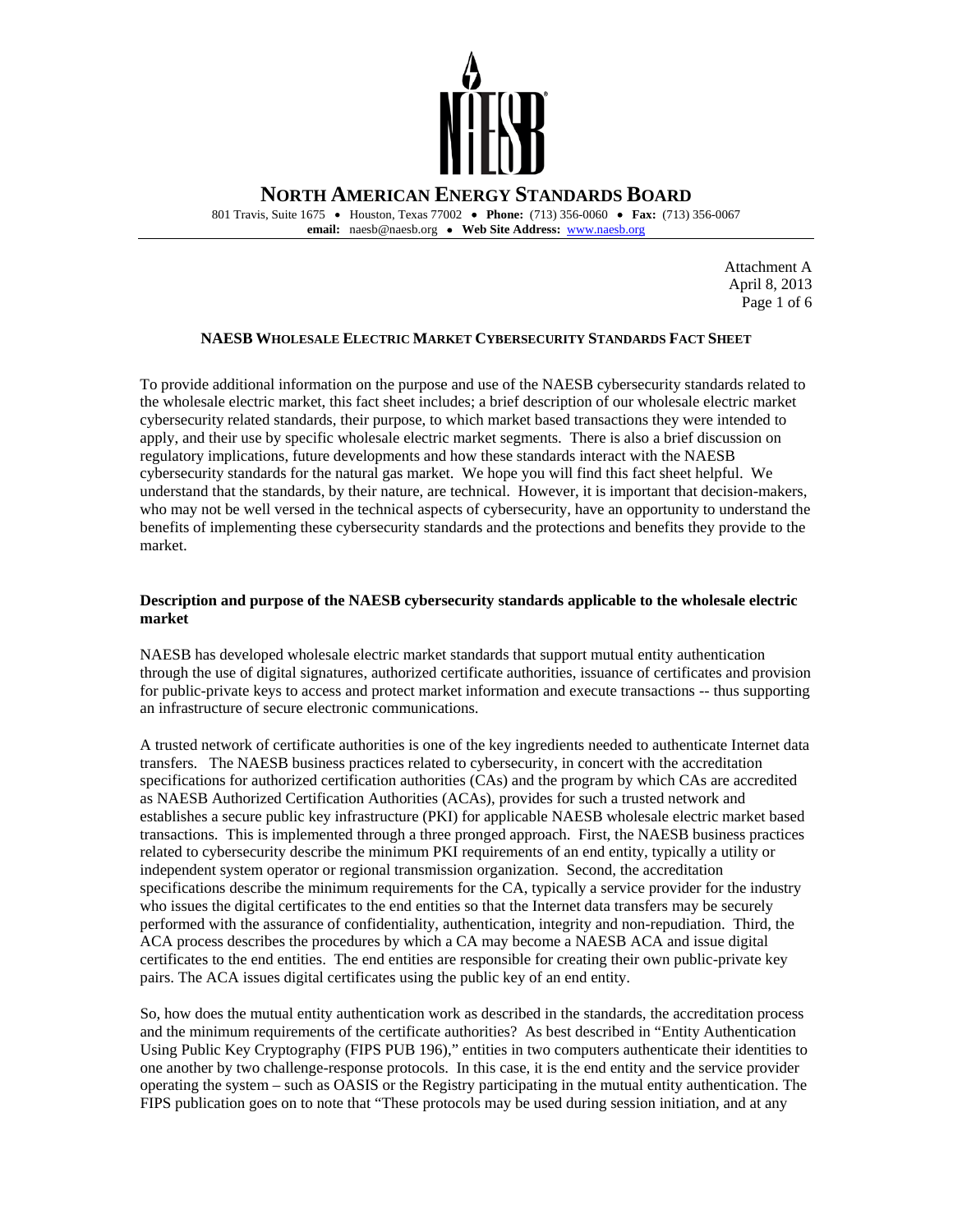

 801 Travis, Suite 1675 • Houston, Texas 77002 • **Phone:** (713) 356-0060 • **Fax:** (713) 356-0067 **email:** naesb@naesb.org • **Web Site Address:** [www.naesb.org](http://www.naesb.org/) 

> Page 2 of 6 Attachment A April 8, 2013

# **NAESB WHOLESALE ELECTRIC MARKET CYBERSECURITY STANDARDS FACT SHEET**

 other time that entity authentication is necessary. The challenge-response protocols are derived from an international standard for entity authentication based on public key cryptography, which uses digital signatures and random number challenges. Authentication based on public key cryptography has an advantage over many other authentication schemes because no secret information has to be shared by the entities involved in the exchange. A user attempting to authenticate oneself must use a private key to digitally sign a random number challenge issued by the verifying entity. This random number is a time variant parameter which is unique to the authentication exchange. If the verifier can successfully verify the signed response using the user's public key, then the user has been successfully authenticated."

 The standards language specific to this description on public key cryptography use notes that the end entities acknowledge as the industry's endorsement of public key cryptography (using asymmetric algorithms such as RSA) which utilize public key certificates to bind a person's or computer system's public key to its entity, and to support symmetric encryption (using symmetric algorithms such as AES) – which means that the same key is used to encrypt and decrypt a message. Therefore, the standards support a hybrid system that uses both symmetric and asymmetric algorithms to provide the needed protection, yet also allow for manageable keys and encryption/decryption transaction speed.<sup>1</sup>

 The Accreditation Requirements for ACAs includes specifications for certificate uses, assurance levels, identification and authentication, certificate lifecycles, facility management and operations controls, identification of auditable events, maintenance of audit logs, technical security controls, key sizes, activation data, lifecycle security controls, security management controls, network security controls, certificate profiles and CRL profiles.

# **Application of the NAESB cybersecurity standards in the wholesale electric market**

 NAESB's long-standing support for open standards has served to create a competitive marketplace of interoperable E-commerce products to serve the energy industry. As with other NAESB business practice standards initiatives, the cybersecurity related standards and specifications is intended to facilitate the availability of interoperable PKI products from multiple vendors.

 The NAESB cybersecurity related standards and specifications facilitate an infrastructure to secure electronic communications, and they establish the obligations of both ACAs and end entities, but the standards do not specify how certificates issued by ACAs may be used in specific software applications or electronic transactions within the guidance of NAESB. Our business practice standards do not apply to nor impact the reliability of the bulk power grid – that is the domain of the North American Electric Reliability Corporation (NERC). The cybersecurity related standards and specifications were developed to apply to business practices and processes for electricity reservations and scheduling. For use, the standards apply to the Electric Industry Registry, e-Tagging and OASIS systems, and to other electronic transactions deemed

 $\overline{a}$ 

<span id="page-3-0"></span><sup>1</sup><http://support.microsoft.com/kb/257591>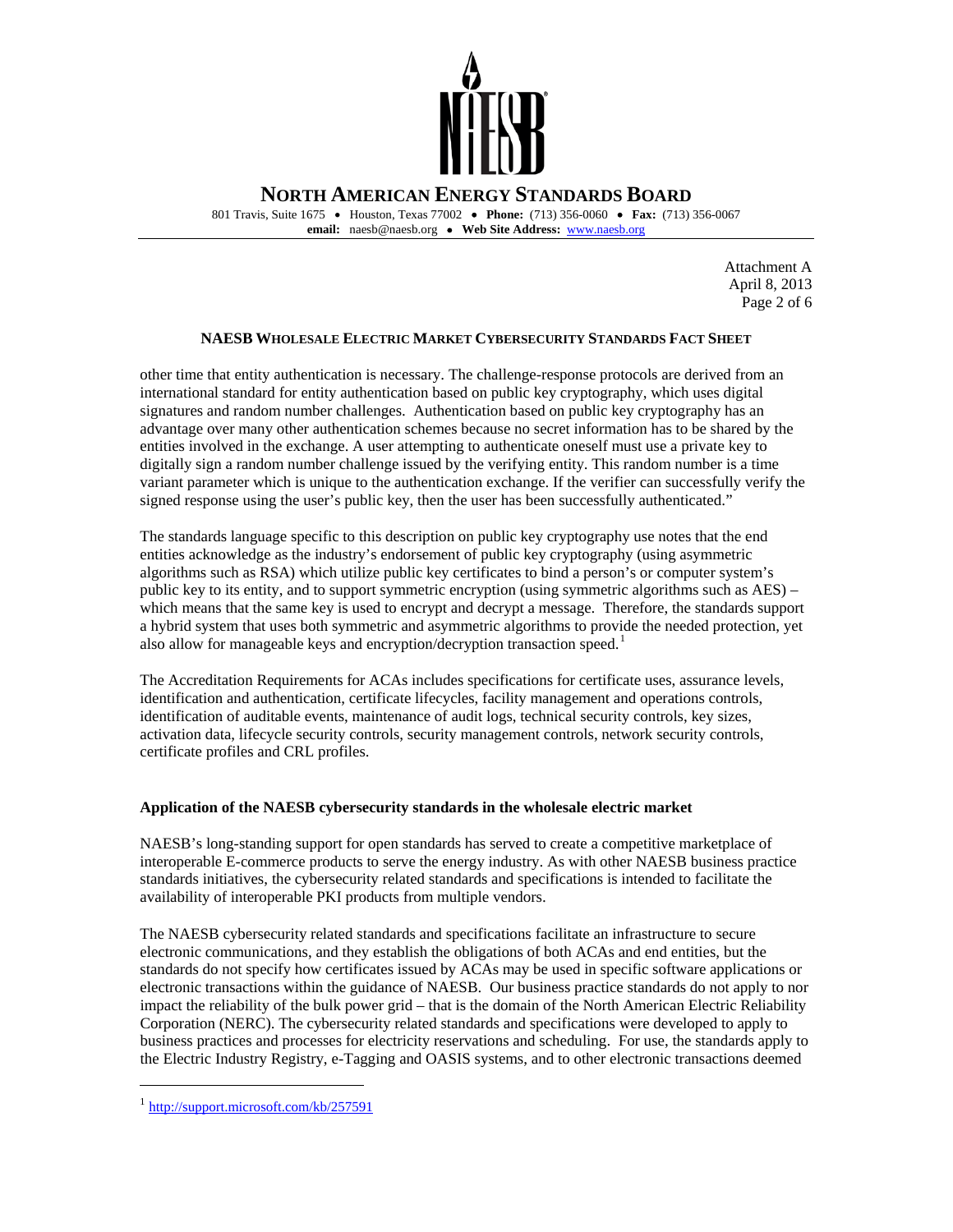

 801 Travis, Suite 1675 • Houston, Texas 77002 • **Phone:** (713) 356-0060 • **Fax:** (713) 356-0067 **email:** naesb@naesb.org • **Web Site Address:** [www.naesb.org](http://www.naesb.org/) 

> Page 3 of 6 Attachment A April 8, 2013

## **NAESB WHOLESALE ELECTRIC MARKET CYBERSECURITY STANDARDS FACT SHEET**

 mutually agreeable by the transacting parties. The entities using the standards and program are the utilities, ISOs, RTOs, third party service providers issuing certificates as NAESB ACAs, entities providing information to the Electric Industry Registry or accessing information from the Electric Industry Registry, and entities requiring e-Tags. The Electric Industry Registry is a central repository for commercial industry information defining the roles played by entities to support the electronic transactions related to reservations and scheduling of wholesale power. E-Tags are used to identify interchange transaction information between parties resulting in the physical flow of electricity from one point to another in the wholesale electric market.

 For specifics on the cybersecurity standards, the standards require the use of a PKI using X.509 v3 digital certificates, issued by NAESB ACAs, to provide for (1) confidentiality: the assurance to an entity that no one can read a particular piece of data except the receiver(s) explicitly intended, (2) authentication: the assurance to one entity that another entity is who he/she/it claims to be, (3) integrity: the assurance to an entity that data has not been altered (intentionally or unintentionally) from sender to recipient and from time of transmission to time of receipt, and (4) technical non-repudiation: a party cannot deny having engaged in the transaction or having sent the electronic message.

 While the cybersecurity related standards and specifications could be applied more broadly, they were defined for these purposes. As other electronic transactions in the wholesale electric market are determined to require such entity authentication, they too could be included as applicable.

## **Regulatory Implications of the NAESB cybersecurity standards**

 The cybersecurity standards and the accreditation requirements were developed to align with industry best practices for PKI as prescribed by the National Institute of Standards and Technology (NIST) in publication NIST Special Publication (SP) 800-57 Part 1, 800-130 and 800-131A, Internet Engineering Task Force PKI guidelines and standards (including but not limited to RFC 3280, 3647, and 4210). The cybersecurity standards have been provided to the Federal Energy Regulatory Commission (FERC) as part of Docket No. RM05-5-022, on January 29, 2013, and an update report regarding the development and revisions of these cybersecurity standards were provided to FERC on November 30, 2012. If FERC determines to adopt the standards, then they would become mandatory for jurisdictional entities – typically the utilities and independent system operators and regional transmission owners who are reflected in the standards as end entities. Should the standards become mandatory through actions of FERC, the administration that accompanies compliance with the standards would be a function of FERC.

## **NAESB Data Privacy Standards in Support of Smart Grid**

 The NAESB data privacy standards were developed to support the retail electric market as it implements smart grid applications. These standards do not apply to the wholesale electric market; however, provide a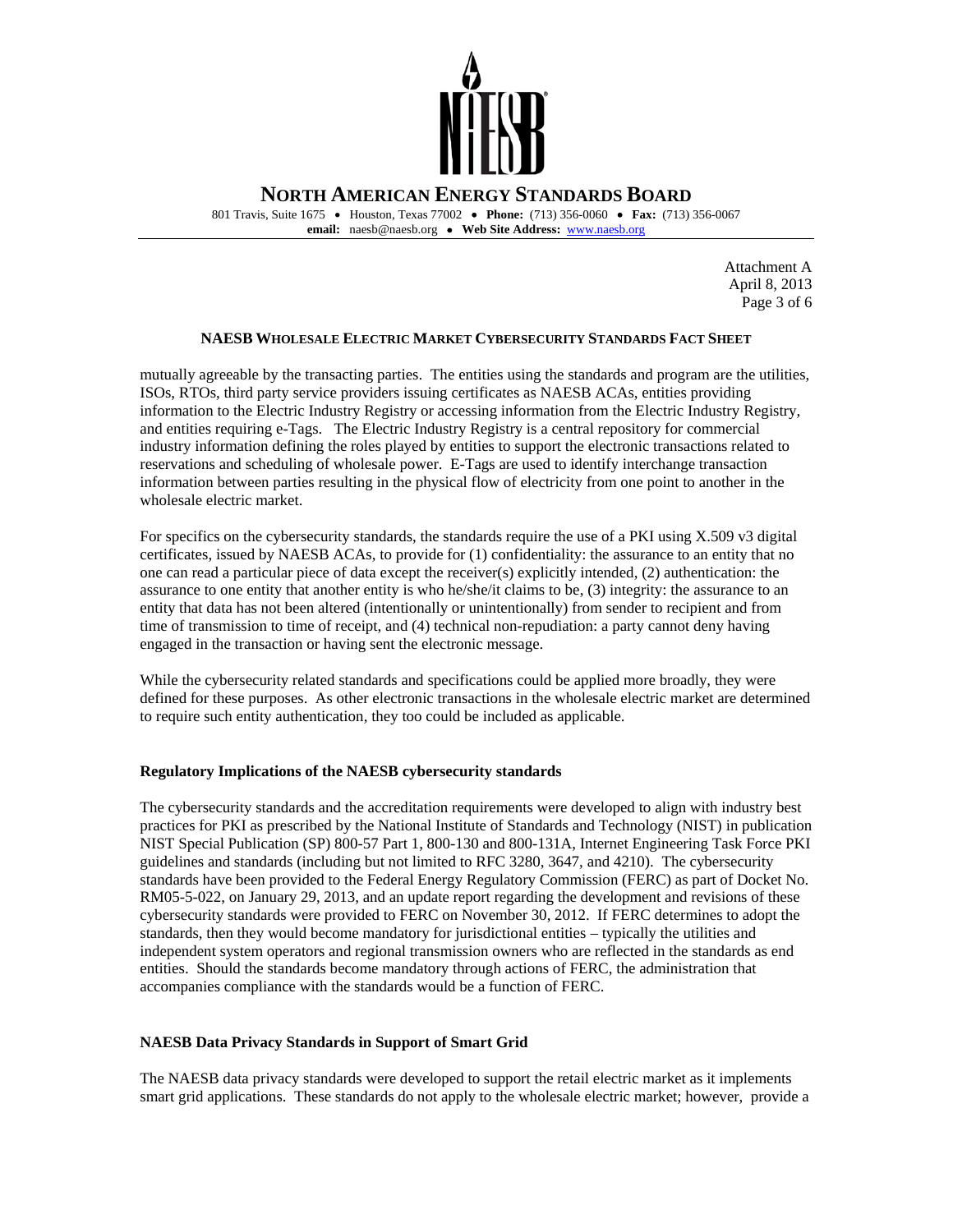

 801 Travis, Suite 1675 • Houston, Texas 77002 • **Phone:** (713) 356-0060 • **Fax:** (713) 356-0067 **email:** naesb@naesb.org • **Web Site Address:** [www.naesb.org](http://www.naesb.org/) 

> Page 4 of 6 Attachment A April 8, 2013

## **NAESB WHOLESALE ELECTRIC MARKET CYBERSECURITY STANDARDS FACT SHEET**

 better understanding of the work undertaken to support cybersecurity needs, so we have included this section. The data privacy standards define the responsibilities of utilities and third party service providers as they exchange and maintain smart meter customer energy usage data. The Smart Grid Interoperability Panel has requested changes that are now under consideration, including:

- additional cybersecurity requirements for supporting privacy as well as traditional cybersecurity requirements for third party access to smart meter-based information,
- • utility privacy requirements that utilities should undertake for the privacy of retail customer data, including a requirement that contracted agents protect the data throughout the entire data lifecycle,
- • utility provision of information to customer s to support customer protection of data after the data has been transferred to a third party, and
- • third party identity verification standards in support of smart-meter based information.

### **Future Developments for the NAESB cybersecurity standards**

 There are several items that are identified for cybersecurity standards development in 2013, and as our organization receives requests throughout the year, more activity could be identified. On our 2013 annual plan for standard development, the following items have been approved for development:

- • review and develop standards as needed to support adequate session encryption (SSL/TLS issues: US-Cert Vulnerability Note VU#864643),
- review the FERC Report, "Report on Use of North American Energy Standards Board Public Key Infrastructure Standards," Docket No. EL12-86-000, issued on August 27, 2012, to determine which standards changes are needed to be responsive to suggestions made by the Commission, and
- review annually at a minimum, the accreditation requirements for ACAs to determine if any changes are needed to meet market conditions.

 Also, there have been initial dialogs held with the U.S. Department of Energy (DoE) regarding a surety assessment for the technical standards of NAESB, which would include the cybersecurity standards. Should this surety assessment take place, it would be the third assessment conducted by Sandia National Laboratories (SNL) on behalf of DoE. The form of the surety assessments looked much like a series of audit findings, where the standards were reviewed, observations made, and findings along with recommended actions provided. The recommended actions focused on cybersecurity, scalability, performance, data and transactional integrity, and confidentiality. The assessments also provided critical success factors and metrics of importance that would support the organization going forward as new standards were developed and existing standards were modified. NAESB's responses also took a form much like a response to an audit. For each finding and recommendation, a response was prepared that identified the action to be taken and when it would be completed. These independent surety assessments by the recognized experts of SNL were crucial to the credibility of our work products and the safety of the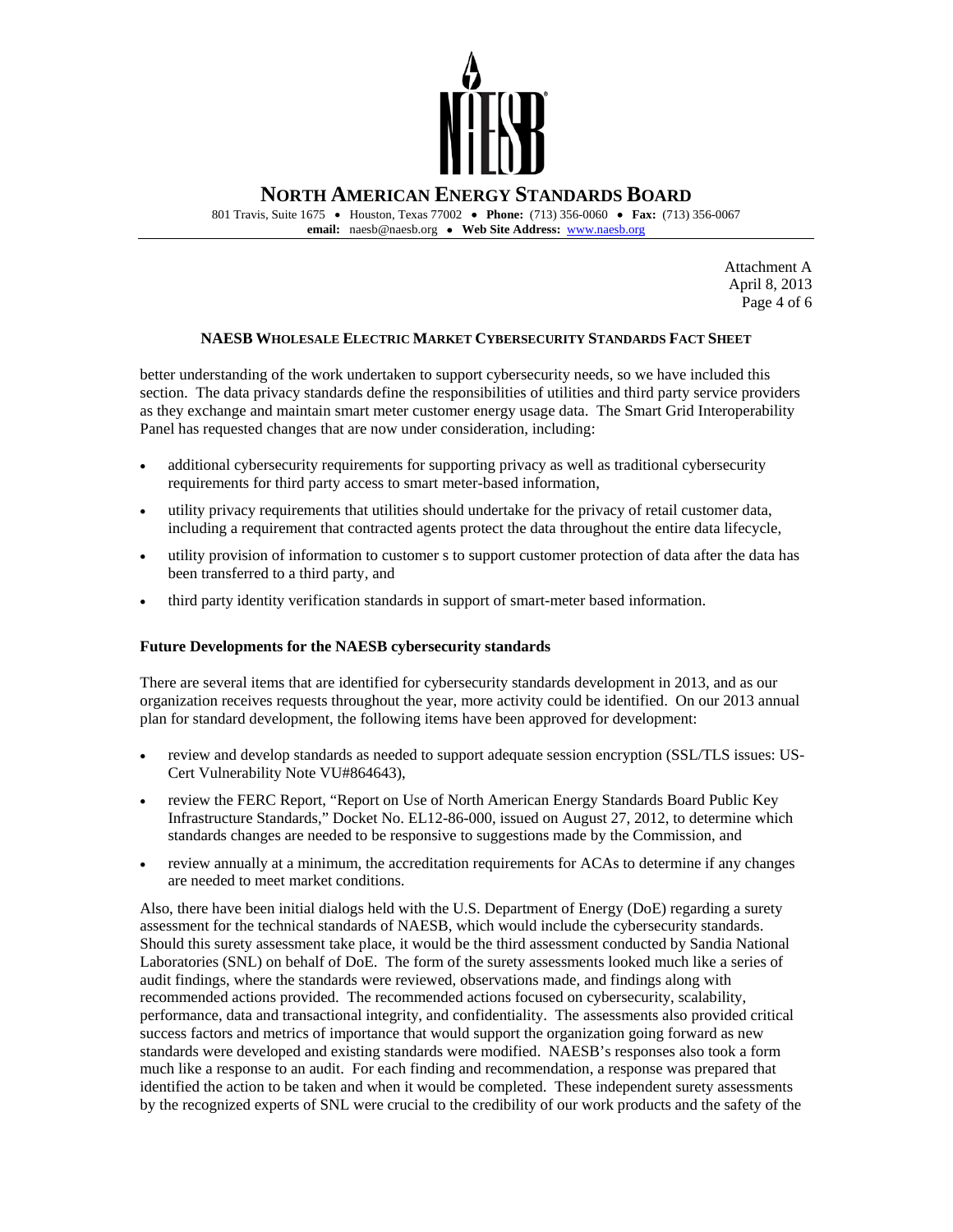

 801 Travis, Suite 1675 • Houston, Texas 77002 • **Phone:** (713) 356-0060 • **Fax:** (713) 356-0067 **email:** naesb@naesb.org • **Web Site Address:** [www.naesb.org](http://www.naesb.org/) 

> Page 5 of 6 Attachment A April 8, 2013

## **NAESB WHOLESALE ELECTRIC MARKET CYBERSECURITY STANDARDS FACT SHEET**

 electronic transactions that used NAESB standards. In short, it was a tremendous benefit and we are grateful to DoE and SNL for providing such a service.

### **Interaction with the NAESB cybersecurity standards for the natural gas market**

 NAESB develops standards for wholesale and retail natural gas and electricity markets. This fact sheet has centered on the development in support of the wholesale electric market. That said, it is recognized that the wholesale natural gas and electricity markets are interconnected through the increased demand for natural gas by power generators.

 NAESB is now focusing on the changing nature of both the natural gas and electricity markets – changes that require the two markets to more closely coordinate as natural gas becomes more and more the fuel selected by power generators. This effort is supported by the National Petroleum Council, who also noted that the two markets were becoming increasingly interdependent. Cybersecurity and the use of electronic transactions are critical to ensuring that the markets communicate effectively not only within each market, but also across markets. Standards usage plays a role in providing effective and efficient electronic transactions. These technical standards that support electronic transactions, are built by the technical experts within the markets – with a strong understanding of the market requirements. As the markets interact more frequently, the policy, commercial arrangements, business practices and technical standards will be asked to reflect those interactions, rather than present barriers. A review of our existing technical standards in light of these changes would be advisable.

 The technical standards we have today were built in somewhat of a silo fashion. The technical standards supporting natural gas transactions were developed by the natural gas market participants. Similarly, the technical standards supporting commercial transactions for electricity were developed by the electricity market participants. Now, as these markets interact more frequently, the standards that support their transactions may be required to be consistent, at a minimum. The technical standards, of which the cybersecurity standards are a part, may be required to function as an umbrella over both markets – supporting the needs of the interdependent natural gas and electricity markets, to ensure that the commercial arrangements between both markets are protected.

### **Conclusion**

 The cybersecurity standards (referenced by NAESB as WEQ-012) were developed to apply to business practice standards and processes for wholesale electricity reservations and scheduling or any future business applications identified as applicable with mutual agreement by the transacting parties. They have been recently revised to ensure that they address market needs and the revisions were provided to FERC for its consideration.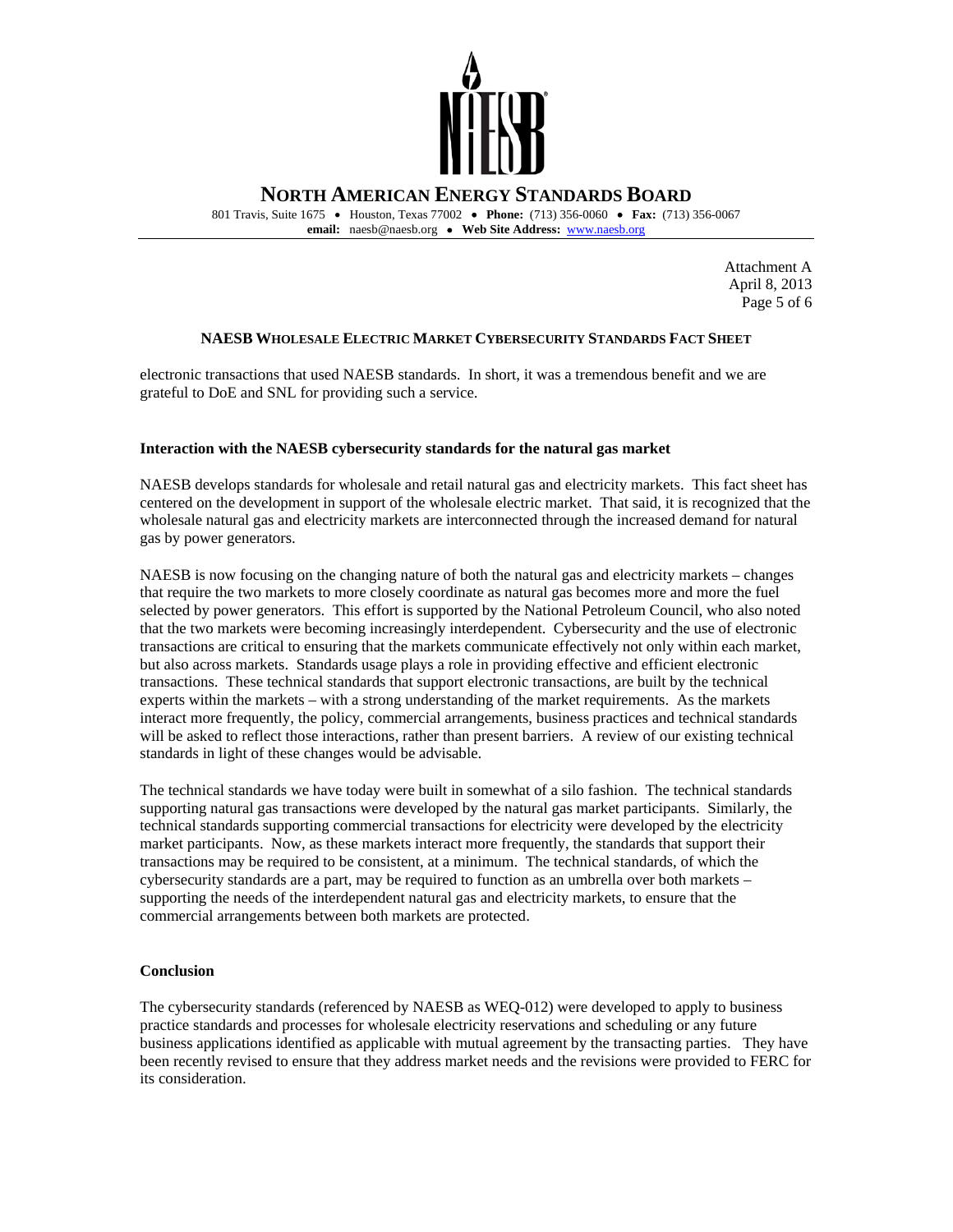

 801 Travis, Suite 1675 • Houston, Texas 77002 • **Phone:** (713) 356-0060 • **Fax:** (713) 356-0067 **email:** naesb@naesb.org • **Web Site Address:** [www.naesb.org](http://www.naesb.org/) 

> Page 6 of 6 Attachment A April 8, 2013

### **NAESB WHOLESALE ELECTRIC MARKET CYBERSECURITY STANDARDS FACT SHEET**

 The announcement of the effort to modify the WEQ-012 standards and put the credentialing process in place was posted for public access and the status reported at many NAESB Board and Executive Committee meetings, open to all interested parties. The recommendations for the revisions were adopted by the subcommittee with no negative votes cast and received overwhelming approval by the Executive Committee and members during the ratification process.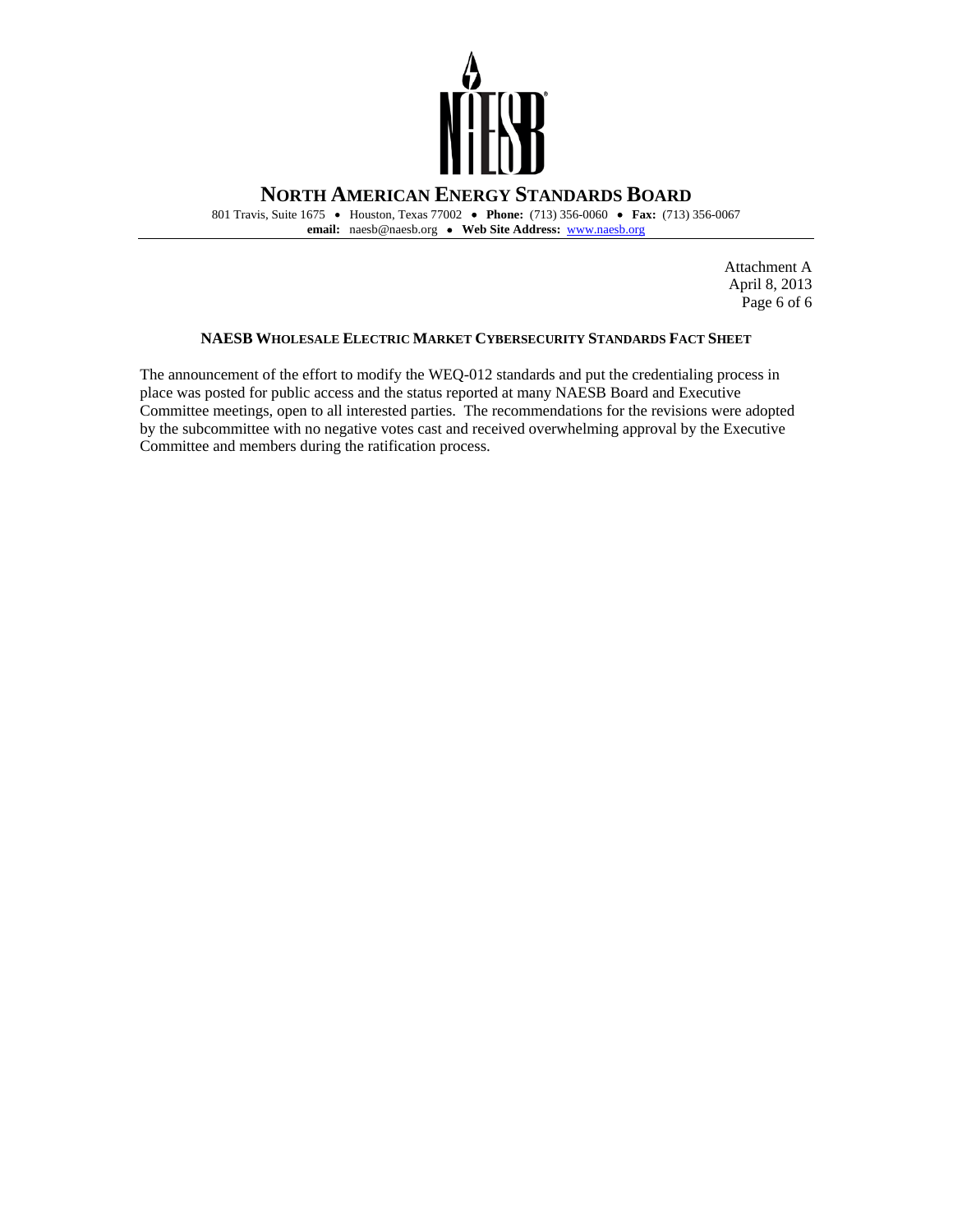

 801 Travis, Suite 1675 • Houston, Texas 77002 • **Phone:** (713) 356-0060 • **Fax:** (713) 356-0067  **email:** naesb@naesb.org • **Web Site Address:** [www.naesb.org](http://www.naesb.org/) 

> Attachment B April 8, 2013 Page 1 of 4

# **NAESB WHOLESALE GAS MARKET CYBERSECURITY STANDARDS FACT SHEET**

 To provide additional information on the purpose and use of the NAESB cybersecurity standards related to the wholesale natural gas market, this fact sheet includes; a brief description of our wholesale natural gas market cybersecurity related standards, the purpose of the standards, the transactions to which they apply, and their use by specific wholesale natural gas market segments. There is also a brief discussion on regulatory implications, future developments and how these standards interact with the NAESB cybersecurity standards for the wholesale electric market. We hope you will find this fact sheet helpful. We understand that the standards, by their nature, are technical. However, it is important that decision- makers, who may not be well versed in the technical aspects of cybersecurity, have an opportunity to understand the benefits of implementing these cybersecurity standards and the protections and benefits they provide to the market.

## **Description and purpose of the NAESB cybersecurity standards applicable to the wholesale natural gas market**

 NAESB has developed wholesale natural gas market cybersecurity standards that support mutual entity authentication through the use of digital signatures, self-certification, and provision for public-private keys to access and protect market information and execute transactions, thus supporting an infrastructure of secure electronic communications.

 The NAESB wholesale natural gas cybersecurity standards that support Electronic Data Interchange (EDI) based transactions utilize PGP (Pretty Good Privacy), a process that encrypts and decrypts transactional data and is also used to create encrypted digital signatures. PGP provides: (1) confidentiality: the assurance that no one can read a transaction except the intended receiver(s), (2) authentication: the assurance that an entity is who it claims to be, (3) integrity: the assurance that data has not been altered (intentionally or unintentionally) from sender to recipient and from time of transmission to time of receipt, and (4) technical non-repudiation: that a party cannot deny having engaged in the transaction or having sent the electronic message.

 PGP employs public-private key pairs, and the NAESB cybersecurity standards rely upon PGP as defined by IETF RFC 2440 protocol, or if parties mutually agree, PGP version 2.6 or greater using the RSA algorithm to generate the key pairs. The trading partners using PGP are self-certified and key policies, including polices for exchanges are communicated between trading partners. The lifecycle of the encryption keys is suggested to be no more than one year, and is determined by the key's owner. The key exchange procedures are identified in NAESB's Trading Partner Agreement document, (NAESB WGQ Standard 6.3.3).

 For transactions utilizing Internet web sites, servers, and browsers, 128-bit Secure Socket Layer encryption (SSL) is used to secure the transport of electronic information between trading partners. The public and private keys (asymmetric) are used to create the symmetric session key. The session key is used to encrypt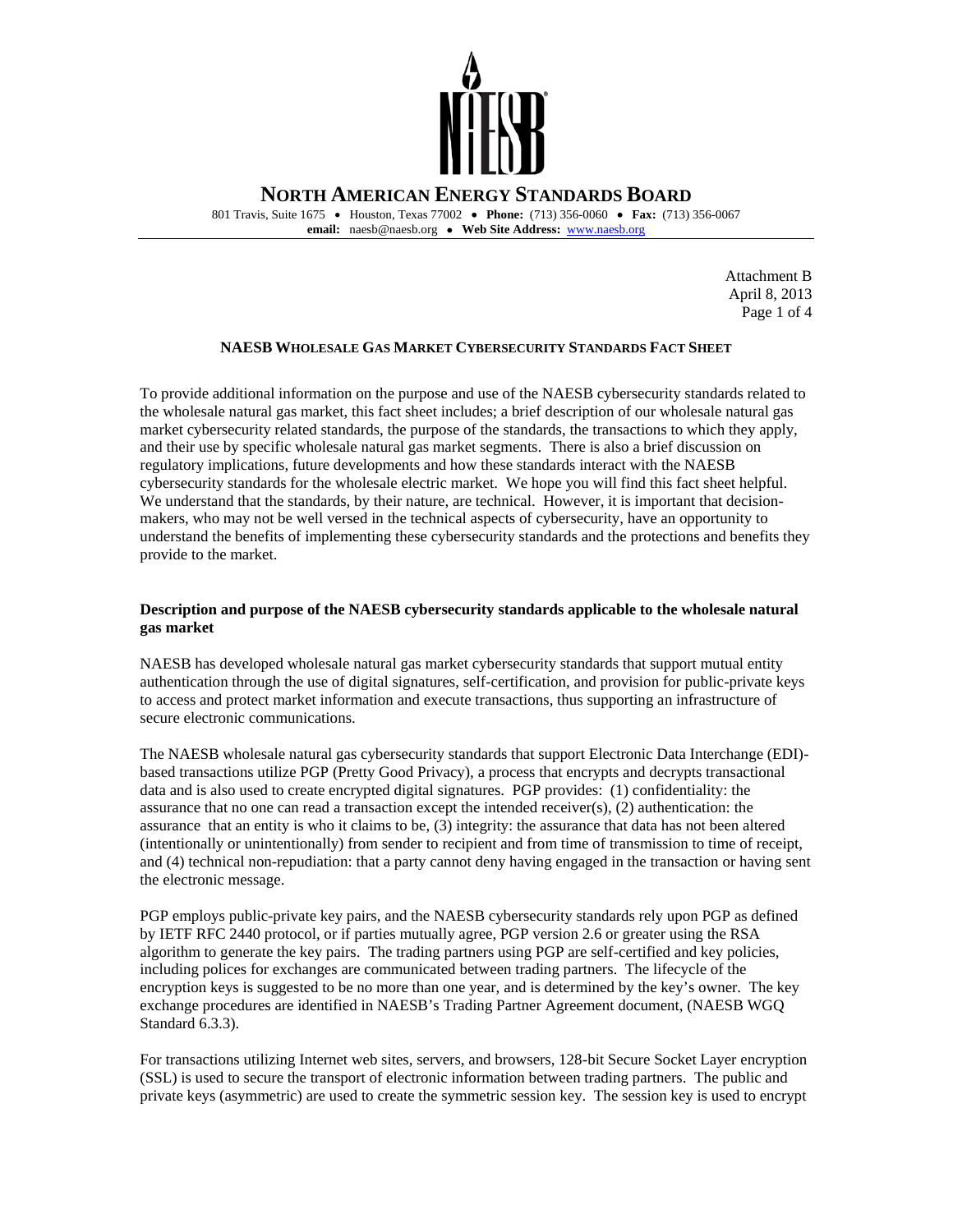

 801 Travis, Suite 1675 • Houston, Texas 77002 • **Phone:** (713) 356-0060 • **Fax:** (713) 356-0067  **email:** naesb@naesb.org • **Web Site Address:** [www.naesb.org](http://www.naesb.org/) 

> Attachment B April 8, 2013 Page 2 of 4

# **NAESB WHOLESALE GAS MARKET CYBERSECURITY STANDARDS FACT SHEET**

 all transmitted data, thus providing protection and not adversely impacting transaction speed. In addition access to the underlying data is protected by user login and password requirements.

# **Application of the NAESB cybersecurity standards in the wholesale natural gas market**

 NAESB's long-standing support for open standards has created a competitive marketplace of interoperable e-commerce products to serve the energy industry. As with other NAESB business practice standards initiatives, the cybersecurity related standards are intended to facilitate a wide array of implementations utilizing either in-house or third party software systems.

 The NAESB wholesale natural gas cybersecurity standards facilitate an infrastructure of secure electronic communications under which the electronic transmission of data via EDI or browser based transactions is protected. There are more than fifty separate transactions identified for nominations, confirmations, scheduling of natural gas; flowing gas transactions including measurement, allocations, and imbalances; invoicing related transactions including invoices, remittances, statement of account; and capacity release transactions. The cybersecurity standards apply to interstate transmission providers, their customers and stakeholders who are parties to the transactions noted above. As other electronic transactions in the wholesale natural gas market are determined to require such electronic protection, they too can be included as applicable.

# **Regulatory Implications of the NAESB cybersecurity standards**

 The cybersecurity standards were developed to align with industry best practices and the most recent version (Version 2.0) of the standards were provided to the Federal Energy Regulatory Commission (FERC) as part of Docket No. 96-1-037, on March 4, 2011. On July 19, 2012, FERC, through incorporation by reference, adopted the standards and as such they are mandatory for entities that are jurisdictional under the Natural Gas Act. These standards, as is true for all NAESB standards, are reviewed against current market requirements, and are provided to FERC as they are updated.

### **Future Developments for the NAESB cybersecurity standards**

 There is a standing development item in the NAESB WGQ Annual Plan that specifically tasks NAESB with updating the wholesale natural gas cybersecurity standards based on advances in technology, markets and cyber threats. We are aware that there are updated version of the IETF protocols<sup>[1](#page-9-0)</sup> used for PGP, notably, IETF RFC 4880, and the cybersecurity industry is moving towards use of  $TLS^2$  rather than SSL,

-

<sup>&</sup>lt;sup>1</sup> [http://www.ietf.org/rfc/rfc2440.txt,](http://www.ietf.org/rfc/rfc2440.txt) http://www.ietf.org/rfc/rfc4880.txt<br><sup>2</sup> https://tools.ietf.org/rfc/rfc5246.txt, , http://tools.ietf.org/html/rfc6101

<span id="page-9-1"></span><span id="page-9-0"></span>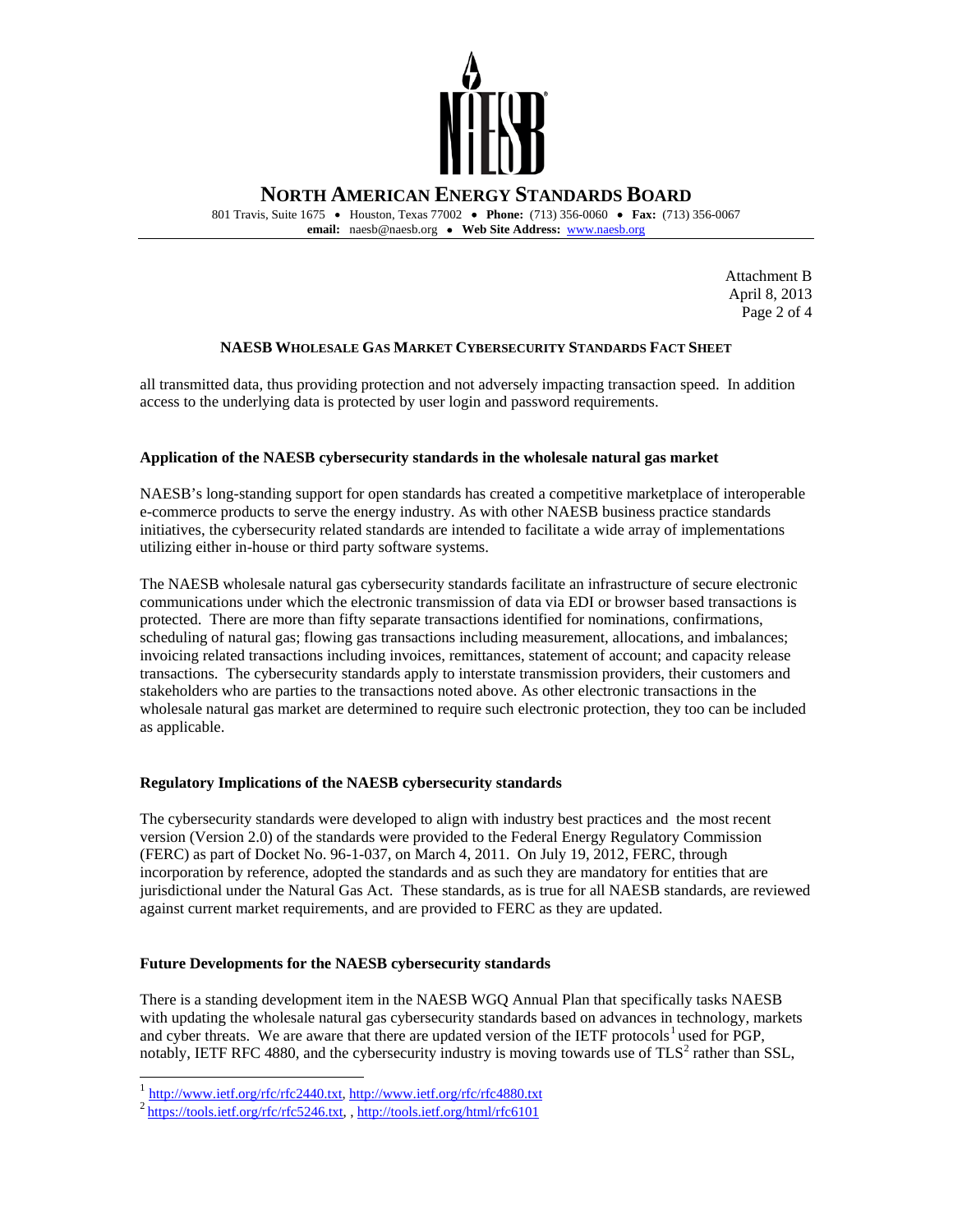

 801 Travis, Suite 1675 • Houston, Texas 77002 • **Phone:** (713) 356-0060 • **Fax:** (713) 356-0067  **email:** naesb@naesb.org • **Web Site Address:** [www.naesb.org](http://www.naesb.org/) 

> Attachment B April 8, 2013 Page 3 of 4

## **NAESB WHOLESALE GAS MARKET CYBERSECURITY STANDARDS FACT SHEET**

 all of which may be considered by NAESB as the wholesale natural gas cybersecurity standards are reviewed. Additionally, NAESB receives requests for standards development throughout the year from industry participants.

 Also the NAESB wholesale natural gas cybersecurity standards have been reviewed on two occasions by Sandia National Laboratories (SNL) on behalf of the Department of Energy (DoE). Each assessment worked much like an audit, where the standards were reviewed, observations made, and findings along with recommended actions provided. The recommended actions focused on cybersecurity, scalability, performance, data and transactional integrity, and confidentiality. The assessments also provided critical success factors and metrics of importance that would support the organization going forward as new standards were developed and existing standards were modified. In response to each assessment, NAESB has implemented numerous changes and refinements to the standards. There have recently been dialogs regarding a third SNL security assessment of NAESB's technical standards. These independent surety assessments by the recognized experts of SNL are crucial to the credibility of NAESB work products and the safety of the electronic transactions that used NAESB standards. In short, it was a tremendous benefit and we are grateful to DoE and SNL for providing such a service.

### **Interaction with the NAESB cybersecurity standards for the wholesale electric market**

 NAESB develops standards for wholesale and retail natural gas and electricity markets. This fact sheet has centered on the development in support of the wholesale natural gas market. That said, it is recognized that the wholesale natural gas and electricity markets are interconnected through the increased demand for natural gas by power generators.

 NAESB is now focusing on the changing nature of both the natural gas and electricity markets – changes that require the two markets to more closely coordinate as natural gas increasingly becomes the fuel selected by power generators. This effort is supported by the National Petroleum Council, who also noted that the two markets were becoming increasingly interdependent. Cybersecurity and the use of electronic transactions are critical to ensuring that the markets communicate effectively not only within each market, but also across markets. Standards play a role in providing effective and efficient electronic transactions. These technical standards that support electronic transactions are built by the technical experts within the markets – with a strong understanding of the specific market requirements. As the markets interact more frequently, the policies, commercial arrangements, business practices and technical standards that support market transactions will be required to be complementary, at a minimum. Cybersecurity standards will be required to support the needs of the interdependent natural gas and electricity markets and to ensure that the commercial arrangements between both markets are protected. A review of our existing technical standards in light of these changes would be advisable.

 The technical standards we have today were built in somewhat of a silo fashion. The technical standards supporting natural gas transactions were developed by the natural gas market participants. Similarly, the